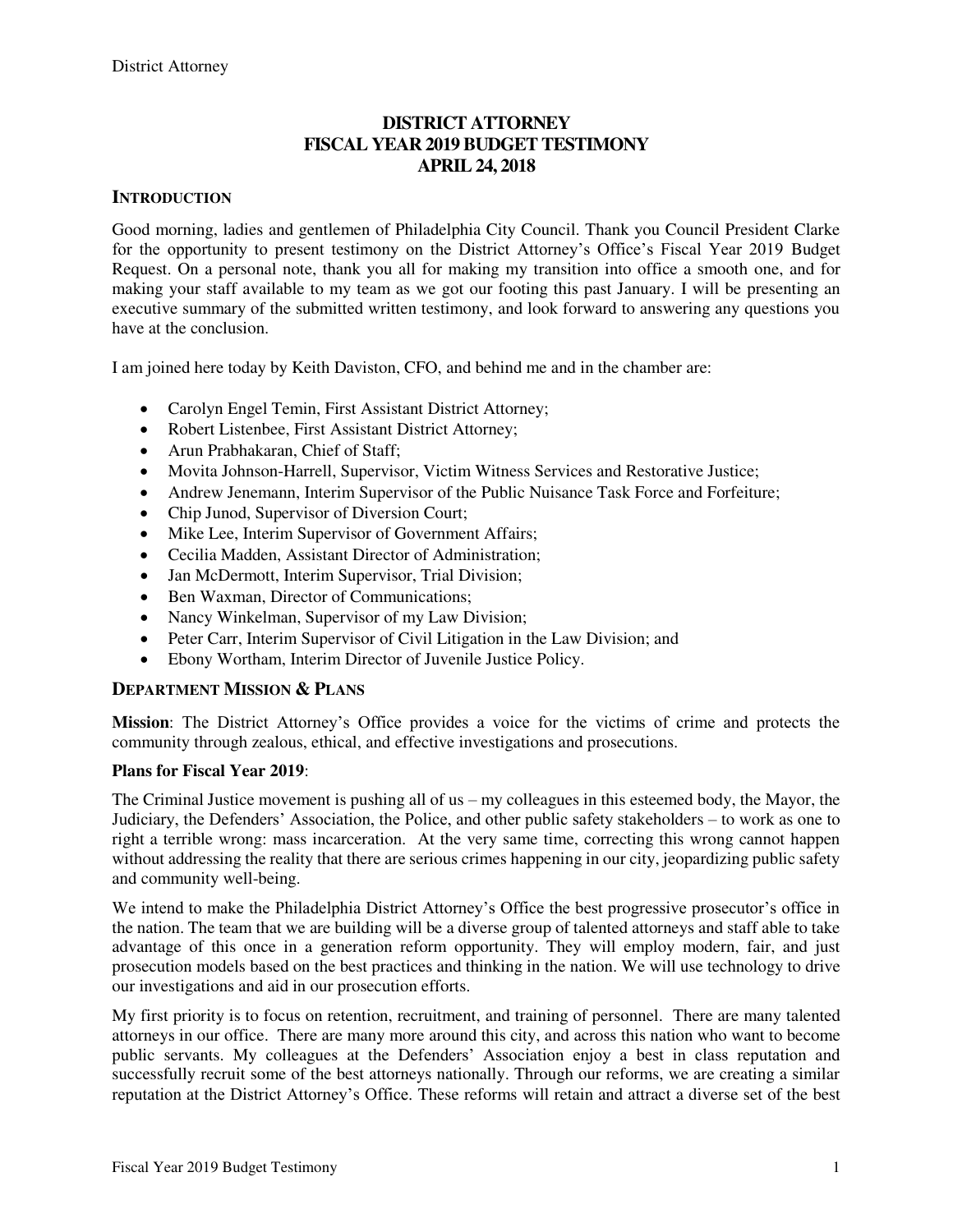and the brightest lawyers to Philadelphia and encourage homegrown talent to stay and return. We need to invest in these talented attorneys. Our submitted materials show that the average male employee makes \$69,577 while the average female makes \$60,089. There are dozens of examples like this throughout the organization. My Human Resources Department is looking at everyone's salaries to create pay scales matching salaries with experience and work product, eliminate gender pay disparity, and adjusting salaries to offer the most competitive salaries we can offer. We need to train them in progressive prosecution techniques and practical trial advocacy skills. Through this focus on staffing and training, we will be able to modernize the Office's prosecutorial practices, creating policies and directives that result in fair and just outcomes in our cases.

My second priority is to increase the transparency surrounding the prosecution of crime in Philadelphia. This transparency begins internally at the District Attorney's Office as we leverage technology to understand and measure the impact of policy and procedure changes. Transparency will extend externally to the public and researchers to hold us accountable and help us improve. Advanced technologies and improved data strategies such as predictive analytics, social media feeds, data sharing and mining, will make the Office more responsive, more thoughtful, and more effective. To achieve these levels of transparency, we must invest in the following projects:

- Upgrade our servers, hardware, software, and patches for the Novell data management system so we can migrate from Novell to a Microsoft AD data management system. Currently, Novell is outdated and not compatible with many other systems. These upgrades are necessary to prepare for a full migration to Microsoft AD.
- Fix EDiscovery so we can preserve the data we have, receive new data like body camera video, expand capacity for additional data, and prevent blackout periods and the hundreds of hours our IT staff spends each month keeping this key system up and running; and
- Purchase equipment like iPads, servers, computers, IT-related accessories, and some digital investigative equipment upgrades so we can make all the other technology investments – hardware and people – count.

These priorities will work together with the following initiatives:

- Conviction Integrity Unit: Expanding this unit to a broader mission to review wrongful convictions, and to review viable claims of unfair sentences. Earlier this year, we recruited a national expert from Texas, Patricia Cummings, to redesign and lead this unit.
- Evidence Based-Approaches to Services for Victims and Witness: Developing policies that help victims and witnesses of crime through innovative evidence-based strategies. Working with the newly created Crime Victim's Advisory Committee, or CVAC, we will discuss current and available victim services, share service delivery and crime victim support best practices, and establish measurable performance standards.
- Intelligence-Driven Prosecution: Collecting and assembling data from various databases to use for informed prosecutorial decisions is almost an impossible task, so we want to create a "dashboard" where Assistant District Attorneys have real-time access to view, edit and share meaningful information related to a case including Forensic Data and crime mapping capabilities.
- Deepen Community Engagement Efforts to Build Trust with Citizens: Investing in a more robust Community Engagement unit will help this Office become a trusted institution in the community, focus on targeted programming and building strategic partnerships to establish mutual respect and address a wide array of complex public safety issues.
- Immigration Reform: Continuing to invest resources to recognize and respond to the threat of deportation in immigrant communities and its impact on community safety, which supports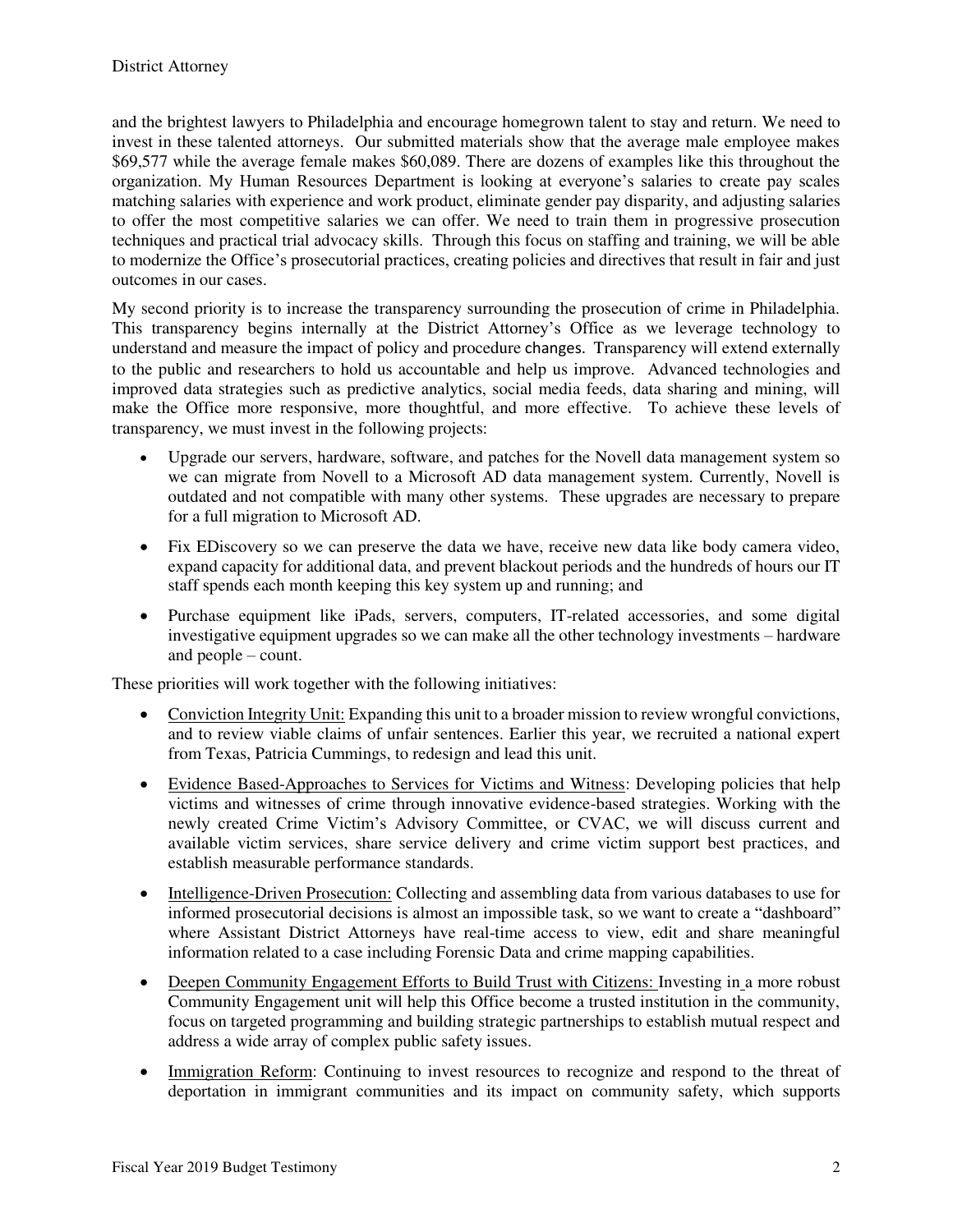Philadelphia's commitment to being a sanctuary city. There is a dedicated Assistant District Attorney in place now to advise Assistant District Attorneys on immigartion consequences, and to develop inititatives and policies to help us understand the impact our prosecutional decisions have on immigration issues.

The Office will continue to focus on:

- Expanding our ability to continue our Training Program,
- Declining more cases,
- Diverting more people out of the criminal justice system,
- Fight fraud and corruption, and
- Expand our efforts to enhance our communication strategies and transparency initiatives.

On behalf of the entire staff of the District Attorney's Office, thank you for inviting me to testify today, and for your consideration and approval of our FY19 budget request. We look forward to continuing to partner with this Council and all other Criminal Justice stakeholders on criminal justice reform.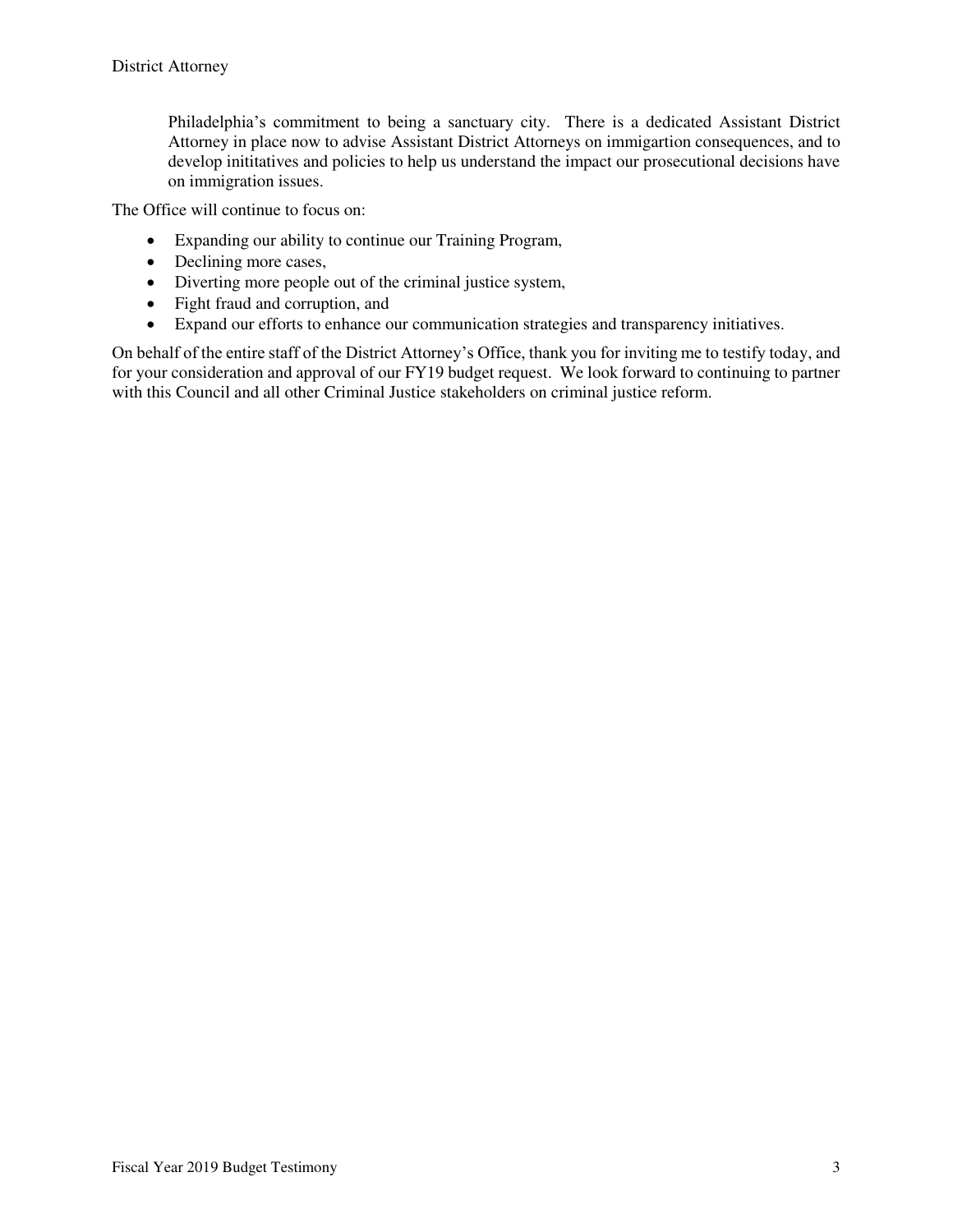| <b>Staff Demographics Summary (as of December 2017)</b> |           |           |           |           |  |  |  |  |
|---------------------------------------------------------|-----------|-----------|-----------|-----------|--|--|--|--|
|                                                         | Total     | Minority  | White     | Female    |  |  |  |  |
| Number of Full-Time Staff                               | 568       | 177       | 391       | 320       |  |  |  |  |
| Number of -Exempt Staff                                 | 451       | 119       | 332       | 258       |  |  |  |  |
| Number of Executive Staff<br>(deputy level and above)   | 11        | 3         | 8         | 5         |  |  |  |  |
| Average Salary, Full-Time Staff                         | \$64,119  | \$57,370  | \$67,338  | \$60,089  |  |  |  |  |
| Average Salary, Exempt Staff                            | \$65,915  | \$59,872  | \$68,081  | \$63,633  |  |  |  |  |
| Average Salary, Executive Staff                         | \$153,976 | \$163,789 | \$150,297 | \$156,900 |  |  |  |  |
| Median Salary, Full-Time Staff                          | \$56,077  | \$51,956  | \$58,199  | \$52,251  |  |  |  |  |
| Median Salary, Exempt Staff                             | \$56,199  | \$51,956  | \$57,699  | \$55,478  |  |  |  |  |
| Median Salary, Executive Staff                          | \$163,500 | \$177,868 | \$156,178 | \$170,000 |  |  |  |  |

# **BUDGET SUMMARY & OTHER BUDGET DRIVERS**

| <b>Employment Levels (as of December 2017)</b>            |                 |          |  |  |  |  |
|-----------------------------------------------------------|-----------------|----------|--|--|--|--|
|                                                           | <b>Budgeted</b> | Filled   |  |  |  |  |
| Number of Full-Time Positions                             | 594             | 568      |  |  |  |  |
| Number of Exempt Positions                                | 472             | 451      |  |  |  |  |
| Number of Executive Positions<br>(deputy level and above) | 14              | 11       |  |  |  |  |
| Average Salary of All Full-Time<br>Positions              | \$65,297        | \$64,119 |  |  |  |  |
| Median Salary of All Full-Time<br>Positions               | \$56,199        | \$56,077 |  |  |  |  |

Note: Staffing numbers include all funding sources.

| <b>General Fund Financial Summary by Class</b>  |                                 |                                   |                                 |                               |                                 |                                 |  |  |  |
|-------------------------------------------------|---------------------------------|-----------------------------------|---------------------------------|-------------------------------|---------------------------------|---------------------------------|--|--|--|
|                                                 | FY17 Original<br>Appropriations | FY17 Actual<br><b>Obligations</b> | FY18 Original<br>Appropriations | FY18 Estimated<br>Obligations | FY19 Proposed<br>Appropriations | Difference:<br><b>FY19-FY18</b> |  |  |  |
| Class 100 - Employee Compensation               | \$33,800,485                    | \$32,689,069                      | \$34,686,670                    | \$34,075,547                  | \$34,668,476                    | \$592,929                       |  |  |  |
| Class 200 - Purchase of Services                | \$2,597,257                     | \$2,394,931                       | \$2,594,296                     | \$2,719,296                   | \$2,994,296                     | \$275,000                       |  |  |  |
| Class 300/400 - Materials, Supplies & Equipment | \$546.328                       | \$546,153                         | \$529,521                       | \$529.521                     | \$529,521                       | \$0                             |  |  |  |
| Class 500 - Contributions                       | \$0                             | \$627,500                         | \$0                             | \$0                           | \$0                             | \$0                             |  |  |  |
|                                                 | \$36,944,070                    | \$36,257,653                      | \$37,810,487                    | \$37,324,364                  | \$38,192,293                    | \$867,929                       |  |  |  |

| <b>Contracts Summary (Professional Services only)</b> |             |             |             |             |             |                              |  |  |
|-------------------------------------------------------|-------------|-------------|-------------|-------------|-------------|------------------------------|--|--|
|                                                       | FY13        | <b>FY14</b> | <b>FY15</b> | <b>FY16</b> | <b>FY17</b> | <b>FY18 YTD</b><br>(01 & 02) |  |  |
| Total amount of contracts                             | \$1,008,157 | \$1,332,992 | \$1,417,457 | \$1,468,761 | \$1,671,457 | \$1,378,551                  |  |  |
| Total amount to M/W/DSBE                              |             |             | \$60,000    | \$60,000    | \$60,000    | \$35,000                     |  |  |
| <b>Participation Rate</b>                             | $0\%$       | $0\%$       | $4\%$       | $4\%$       | $4\%$       | $3\%$                        |  |  |

| Total M/W/DSBE Contract Participation Goal (Public Works;<br>Services, Supplies & Equipment; and Professional Services<br>combined) |             |             |             |  |  |  |  |
|-------------------------------------------------------------------------------------------------------------------------------------|-------------|-------------|-------------|--|--|--|--|
|                                                                                                                                     | <b>FY17</b> | <b>FY18</b> | <b>FY19</b> |  |  |  |  |
| M/W/DSBE Contract Participation Goal                                                                                                | <b>NA</b>   | NΑ          | NΑ          |  |  |  |  |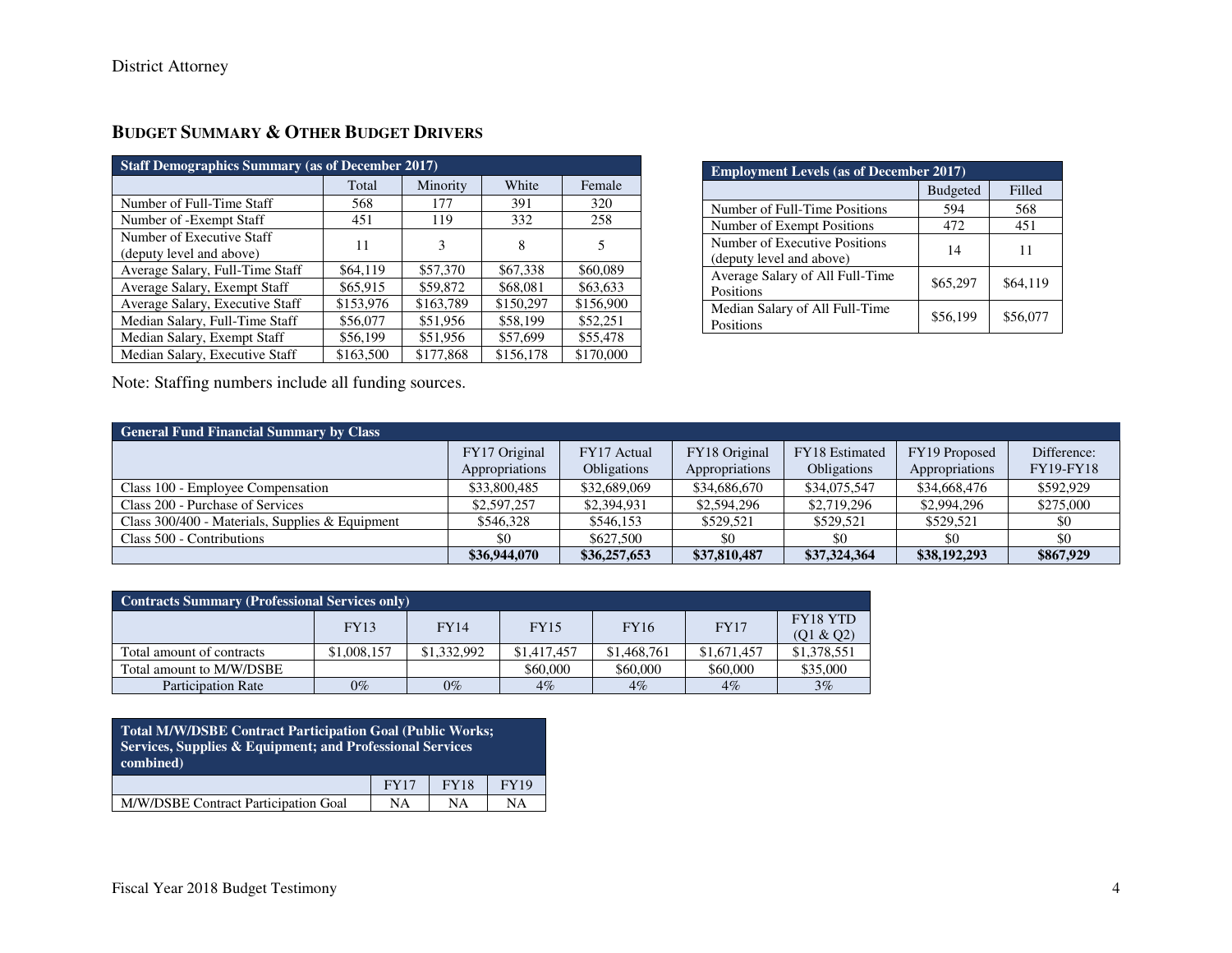### **PROPOSED BUDGET OVERVIEW**

#### **Proposed Funding Request**:

The proposed Fiscal Year 2019 General Fund budget totals \$38,192,293, an increase of \$867,929 over Fiscal Year 2018 estimated obligation levels. This increase is primarily due to additional financial support related to cost of hiring key personnel to implement the reformation agenda, and additional support to improve some of the outdated technology systems currently deployed in the agency.

The proposed budget includes:

- \$34,668,476 in Class 100, a \$592,929 increase over FY18. This funding will support the mandated DC33 union increases and the mandated 3.5% FOP salary increases. The FOP increase was partially offset by a deduction related to last year's FOP funding. In addition, the DAO received \$500,000 in additional support for salary related reform initiatives.
- \$2,994,269 in Class 200, a \$275,000 increase over FY18. This funding was comprised of a \$400,000 increase for technology related projects, offset by (\$125,000) reduction related to the Juvenile Life Without Parole initiative. The Juvenile Live Without Parole funding was appropriated in 2017. The DAO is requesting to transfer the remaining funds related to this effort to the FY19 budget.
- \$529,521 in Class 300/400 equated to flat funding in FY19. There was no funding increase year over year.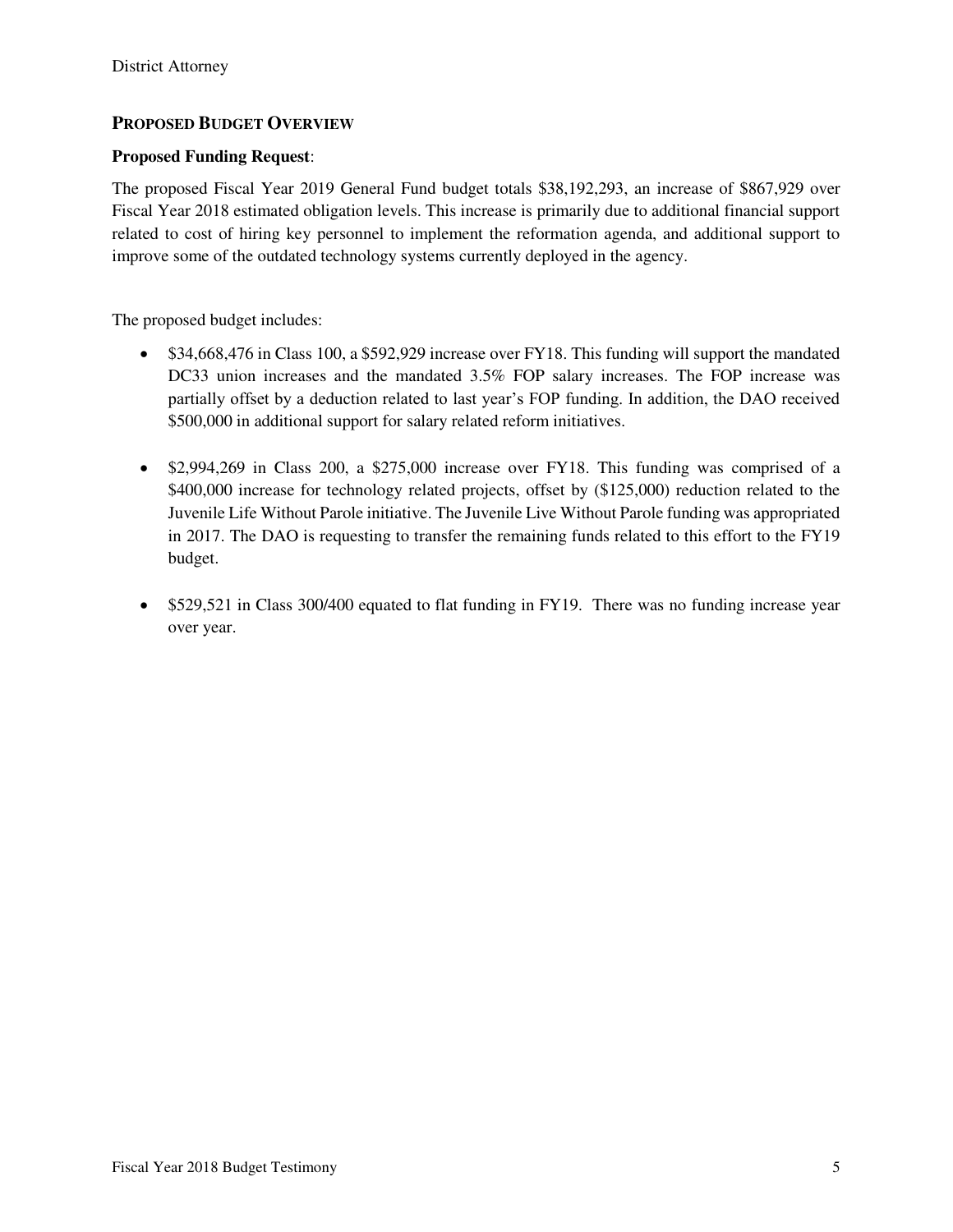# **STAFFING LEVELS**

The department is requesting 589 budgeted positions for FY19, a decrease of 5 positions compared with FY18. The decrease is attributed to the loss of budgeted positions related to Forfeiture funds. As the Forfeiture balances has declined, staffing has been adjusted accordingly.

### **NEW HIRES**

| New Hires (from $7/1/2017$ to December $2017$ ) |                                 |          |                |                |          |          |          |  |  |
|-------------------------------------------------|---------------------------------|----------|----------------|----------------|----------|----------|----------|--|--|
|                                                 | Total<br>Number of<br>New Hires | Bangla   | Spanish        | French         | Chaldean | Italian  | Arabic   |  |  |
| <b>Black or</b>                                 |                                 |          |                |                |          |          |          |  |  |
| African                                         | 6                               | $\theta$ | $\overline{0}$ |                | $\Omega$ | $\Omega$ |          |  |  |
| American                                        |                                 |          |                |                |          |          |          |  |  |
| Asian                                           |                                 |          | $\theta$       | $\Omega$       | $\Omega$ | $\Omega$ | $\theta$ |  |  |
| Hispanic or<br>Latino                           | 3                               | $\Omega$ | 3              |                | $\Omega$ | $\Omega$ | 0        |  |  |
| White                                           | 33                              | 0        | 3              |                |          |          |          |  |  |
| Other                                           |                                 |          | $\Omega$       |                |          | $\Omega$ |          |  |  |
| Total                                           | 43                              |          | 6              | $\mathfrak{D}$ |          |          |          |  |  |

| New Hires (from 1/1/2018 to 4/6/2018) |                                     |          |          |                             |          |        |  |  |  |
|---------------------------------------|-------------------------------------|----------|----------|-----------------------------|----------|--------|--|--|--|
|                                       | <b>Total Number</b><br>of New Hires | Malayam  | Spanish  | French                      | Hebrew   | German |  |  |  |
| Black or<br>African<br>American       | 13                                  | $\Omega$ | $\Omega$ | 0                           | $\Omega$ |        |  |  |  |
| Asian                                 | ∍                                   |          |          |                             | $\Omega$ |        |  |  |  |
| Hispanic or<br>Latino                 |                                     | $\Omega$ |          |                             | $\Omega$ | 0      |  |  |  |
| White                                 | 29                                  | $\Omega$ |          | $\mathcal{D}_{\mathcal{A}}$ |          |        |  |  |  |
| Other                                 |                                     | $\Omega$ |          |                             |          |        |  |  |  |
| Total                                 | 48                                  |          | $\Delta$ | $\bigcap$                   |          |        |  |  |  |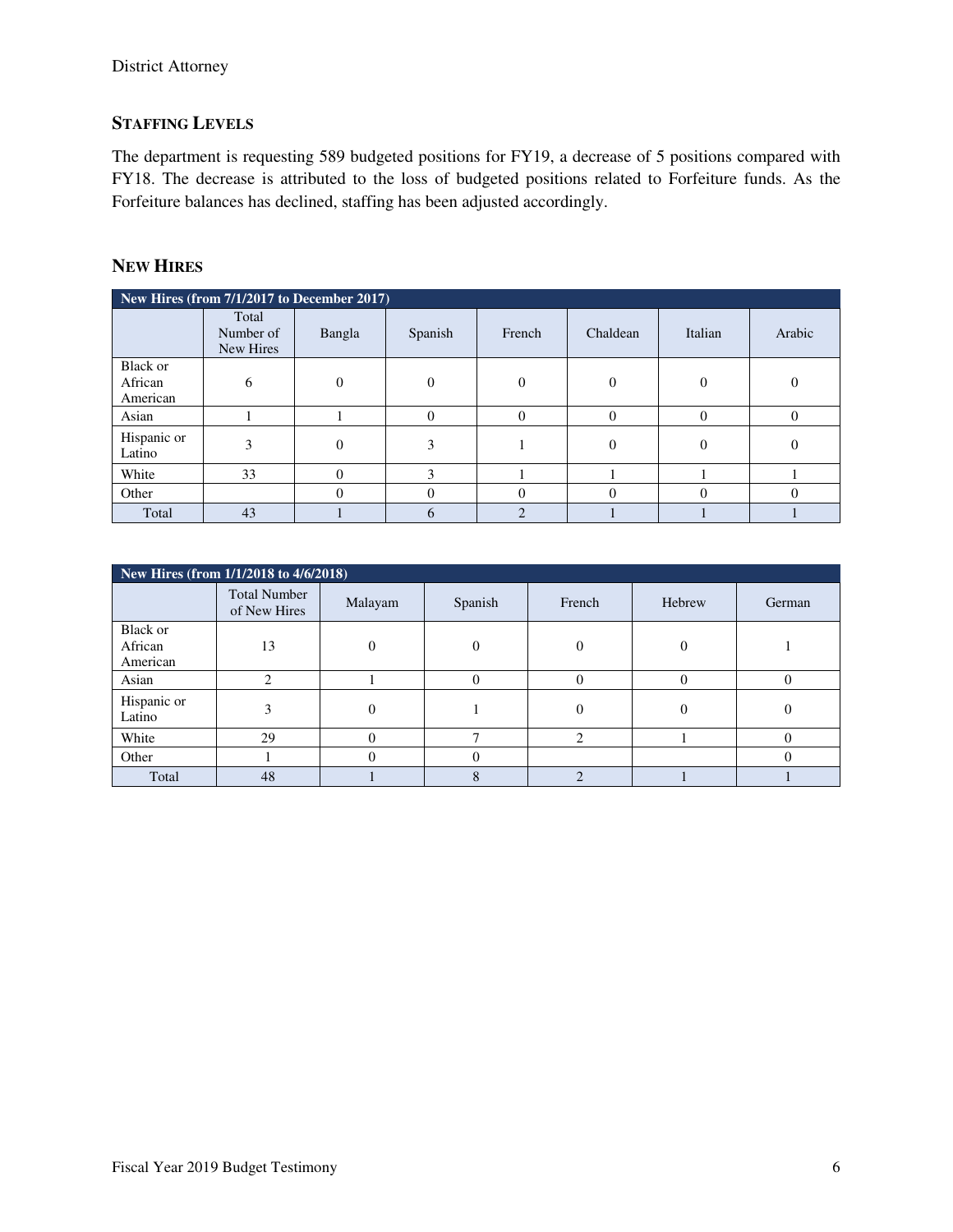# **PERFORMANCE, CHALLENGES, AND INITIATIVES**

| <b>Performance Measures</b>                                                                      |       |       |       |  |  |  |  |  |
|--------------------------------------------------------------------------------------------------|-------|-------|-------|--|--|--|--|--|
| Measure                                                                                          | CY15  | CY16  | CY17  |  |  |  |  |  |
| Median time to disposition for felony Common Pleas dockets (months)                              | 8     | 7.5   | 7.5   |  |  |  |  |  |
| Median time to disposition for misdemeanor Municipal Court dockets (months)                      | 4.4   | 4.2   | 4.2   |  |  |  |  |  |
| Percent of misdemeanor cases resolved through diversion programs                                 | 29.2% | 27.6% | 25.9% |  |  |  |  |  |
| Percent of cases diverted out of Charging Unit <sup>1</sup>                                      | 20%   | 20%   | 20%   |  |  |  |  |  |
| Percent of felony Common Pleas cases resolved through early offer disposition<br>in a Smart Room | 19%   | 20%   | 34%   |  |  |  |  |  |

<sup>1</sup> The Charging Unit is responsible for reviewing police investigations including all available discovery, and assess incoming cases for criminal *charges. The unit identifies cases for early diversion, handles arraignments, and argues conditions of bail.*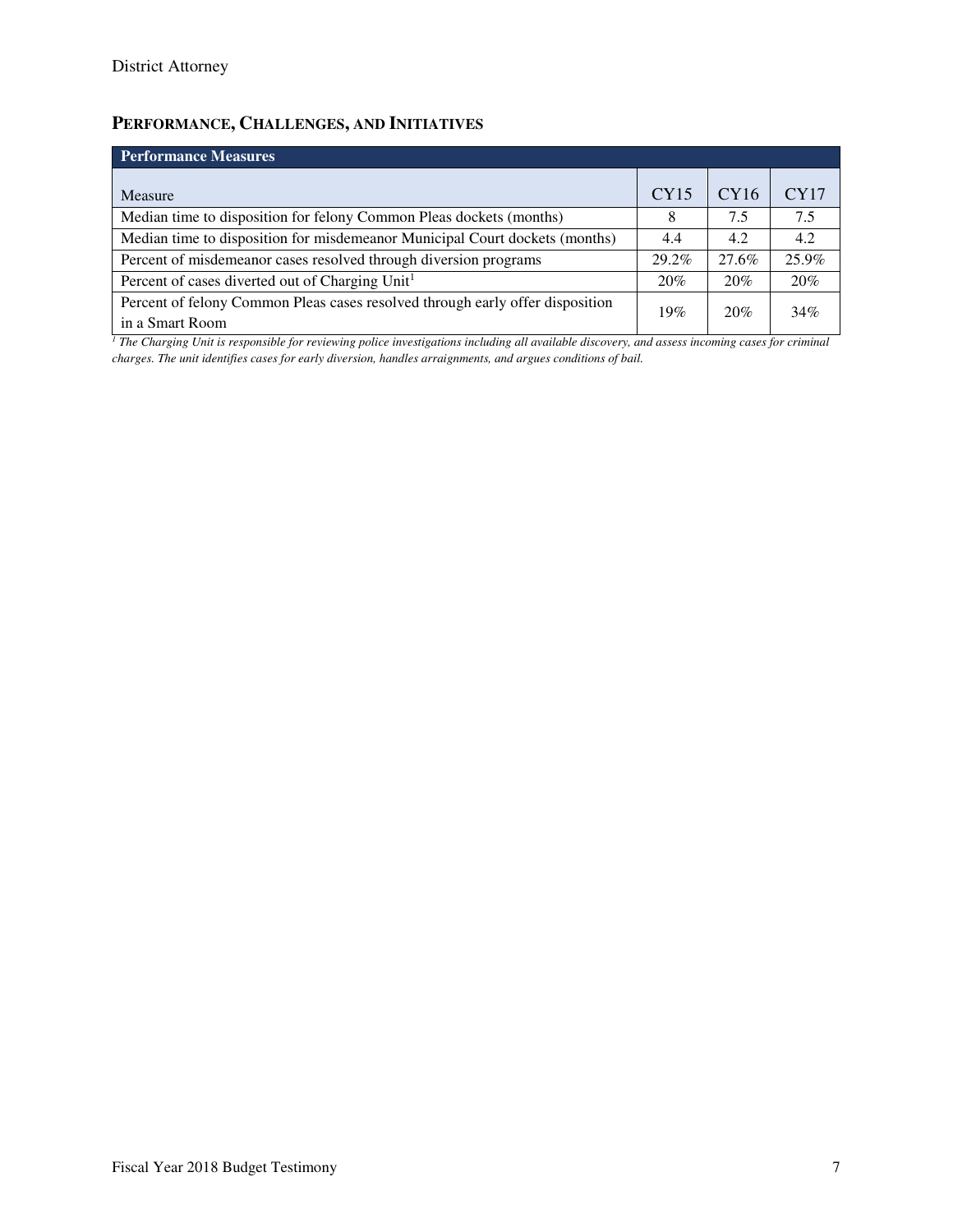District Attorney

# **OTHER BUDGETARY IMPACTS**

# **Federal and State (Where Applicable)**

N/A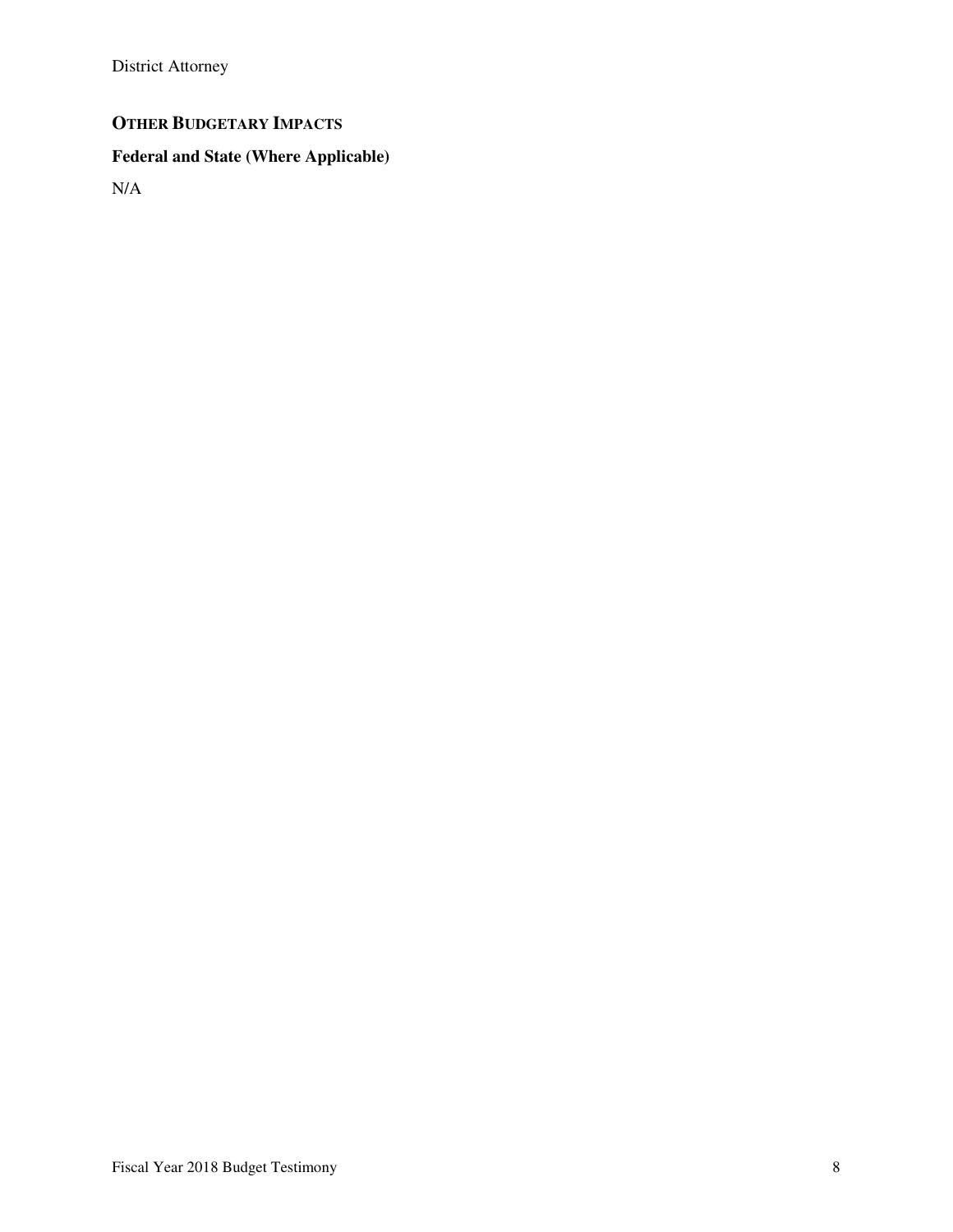# **CONTRACTING EXPERIENCE**

| M/W/DSBE Participation on Large Professional Services Contracts |                                                      |                                    |                          |                           |                         |                                                  |                                          |                                                      |                                                                |                                                                                                              |                                                                 |
|-----------------------------------------------------------------|------------------------------------------------------|------------------------------------|--------------------------|---------------------------|-------------------------|--------------------------------------------------|------------------------------------------|------------------------------------------------------|----------------------------------------------------------------|--------------------------------------------------------------------------------------------------------------|-----------------------------------------------------------------|
| Top Five Largest Contracts, FY18                                |                                                      |                                    |                          |                           |                         |                                                  |                                          |                                                      |                                                                |                                                                                                              |                                                                 |
| Vendor Name                                                     | Service<br>Provided                                  | Dollar<br>Amount<br>of<br>Contract | <b>RFP</b> Issue<br>Date | Contract<br>Start<br>Date | Ranges in<br><b>RFP</b> | $\%$ of<br>M/W/DSBE<br>Participation<br>Achieved | \$ Value of<br>M/W/DSBE<br>Participation | Total %<br>Participatio<br>$n - All$<br><b>DSBEs</b> | Total \$<br>Value<br>Participatio<br>$n - All$<br><b>DSBEs</b> | Local<br><b>Business</b><br>(principal<br>place of<br>business<br>located within<br>City limits)<br>[yes/no] | Waiver<br>for Living<br>Wage<br>Complian<br>ce?<br>[yes $/$ no] |
| Drugscan, Inc.                                                  | Testimonial<br>services<br>related to<br>blood/urine |                                    |                          |                           | MBE:<br>WBE:            |                                                  | \$0<br>$\$0$                             |                                                      |                                                                |                                                                                                              |                                                                 |
|                                                                 | analysis                                             | \$210,000                          | <b>NA</b>                | 7/1/2017                  | DSBE:                   |                                                  | \$0                                      | $0\%$                                                | \$0                                                            | No                                                                                                           | N <sub>o</sub>                                                  |
| <b>GRM</b>                                                      | File storage                                         |                                    |                          |                           | MBE:                    |                                                  | \$0                                      |                                                      |                                                                |                                                                                                              |                                                                 |
| Information<br>Management                                       | and<br>management                                    |                                    |                          |                           | WBE:                    |                                                  | \$0                                      |                                                      |                                                                |                                                                                                              |                                                                 |
| Services                                                        | services                                             | \$150,000                          | <b>NA</b>                | 7/1/2017                  | DSBE:                   |                                                  | \$0                                      | $0\%$                                                | \$0                                                            | Yes                                                                                                          | N <sub>o</sub>                                                  |
|                                                                 | Performs<br>shuttle                                  |                                    |                          |                           | MBE:                    | $100\%$                                          | \$70,000                                 |                                                      |                                                                |                                                                                                              |                                                                 |
| Lyta Corp.                                                      | passenger                                            |                                    |                          |                           | WBE:                    |                                                  | \$0                                      |                                                      |                                                                |                                                                                                              |                                                                 |
| <b>DBA</b> Best                                                 | operations                                           |                                    |                          |                           |                         |                                                  |                                          |                                                      |                                                                |                                                                                                              |                                                                 |
| Transit<br>(MWBE                                                | to/from<br>Traffic                                   |                                    |                          |                           |                         |                                                  |                                          |                                                      |                                                                |                                                                                                              |                                                                 |
| Certified)                                                      | Court                                                | \$70,000                           | <b>NA</b>                | 7/1/2017                  | DSBE:                   |                                                  | $\$0$                                    | $100\%$                                              | \$70,000                                                       | Yes                                                                                                          | No                                                              |
|                                                                 | Technology                                           |                                    |                          |                           | MBE:                    |                                                  | $\$0$                                    |                                                      |                                                                |                                                                                                              |                                                                 |
|                                                                 | Consultant                                           |                                    |                          |                           |                         |                                                  | \$0                                      |                                                      |                                                                |                                                                                                              |                                                                 |
| <b>IQ Business</b>                                              | for                                                  |                                    |                          |                           | WBE:                    |                                                  |                                          |                                                      |                                                                |                                                                                                              |                                                                 |
| Group                                                           | ediscovery                                           |                                    |                          |                           |                         |                                                  |                                          |                                                      |                                                                |                                                                                                              |                                                                 |
|                                                                 | and case<br>management                               |                                    |                          |                           |                         |                                                  |                                          |                                                      |                                                                |                                                                                                              |                                                                 |
|                                                                 | system                                               | \$58,500                           | NA                       | 7/1/2017                  | DSBE:                   |                                                  | \$0                                      | $0\%$                                                | $\$0$                                                          | $\rm No$                                                                                                     | No                                                              |
| Stellar<br>Services, Inc.                                       | Technology                                           |                                    |                          |                           | MBE: 0                  | $100\%$                                          | \$200,000                                |                                                      |                                                                |                                                                                                              |                                                                 |
| (Currently                                                      | Consultant                                           |                                    |                          |                           | WBE:0                   |                                                  | $\$0$                                    |                                                      |                                                                |                                                                                                              |                                                                 |
| under                                                           | for<br>ediscovery                                    |                                    |                          |                           |                         |                                                  |                                          |                                                      |                                                                |                                                                                                              |                                                                 |
| contract,                                                       | and case                                             |                                    |                          |                           |                         |                                                  |                                          |                                                      |                                                                |                                                                                                              |                                                                 |
| awaiting                                                        | management                                           |                                    |                          |                           |                         |                                                  |                                          |                                                      |                                                                |                                                                                                              |                                                                 |
| conformance,<br>to replace IQ                                   | system                                               |                                    |                          |                           |                         |                                                  |                                          |                                                      |                                                                |                                                                                                              |                                                                 |
| <b>Business</b>                                                 | (MBE)                                                |                                    |                          |                           |                         |                                                  |                                          |                                                      |                                                                |                                                                                                              |                                                                 |
| Group)                                                          | Certified)                                           | \$200,000                          | 11/27/2017               | 4/2/2018                  | DSBE: 0                 |                                                  | \$0                                      | 100%                                                 | \$200,000                                                      | N <sub>o</sub>                                                                                               | N <sub>0</sub>                                                  |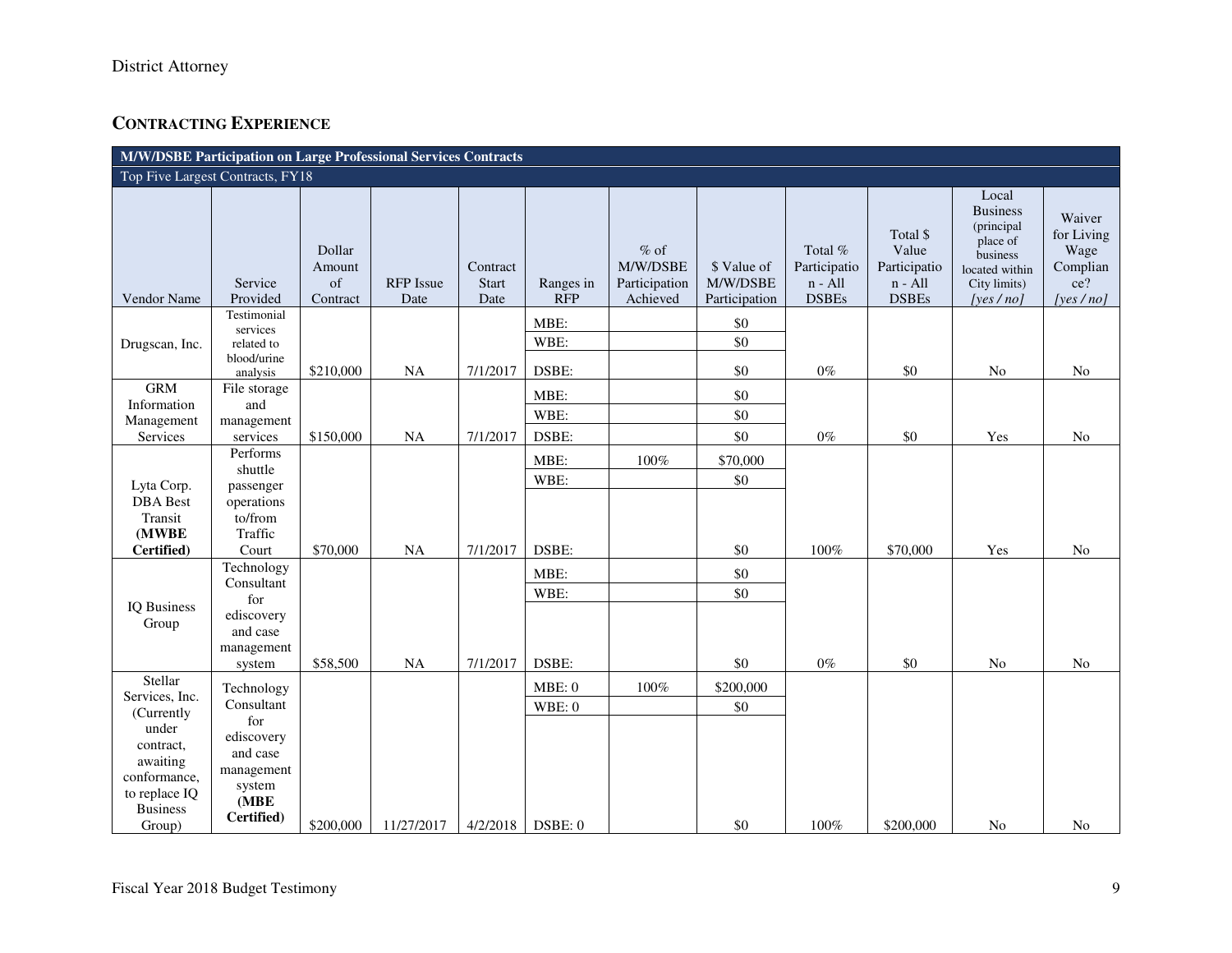| <b>Non-Profit Vendor Demographics</b> |            |           |
|---------------------------------------|------------|-----------|
| Center City Crime Victim Services     | Minority % | Female %  |
| Workforce                             | 60.00%     | 80.00%    |
| Executive                             | $0.00\%$   | 100.00%   |
| Board                                 | 57.10%     | 71.40%    |
| Council of Spanish Speaking Org.      | Minority % | Female %  |
| Workforce                             | 100.00%    | $81.80\%$ |
| Executive                             | 100.00%    | 83.30%    |
| Board                                 | 100.00%    | 44.40%    |
| Families of Murder Victims - AVP      | Minority % | Female %  |
| Workforce                             | 60.00%     | 73.30%    |
| Executive                             | 33.30%     | 100.00%   |
| Board                                 | 25.00%     | 37.50%    |
| <b>JEVS Human Services</b>            | Minority % | Female %  |
| Workforce                             | 76.00%     | 68.00%    |
| Executive                             | 11.76%     | 58.82%    |
| Board                                 | 4.00%      | 32.00%    |
| Northeast Victim Services             | Minority % | Female %  |
| Workforce                             | 25.00%     | 100.00%   |
| Executive                             | $0.00\%$   | 100.00%   |
| Board                                 | 0.00%      | 33.30%    |
| North Central Victim Services         | Minority % | Female %  |
| Workforce                             | 100.00%    | 75.00%    |
| Executive                             | 100.00%    | 0.00%     |
| Board                                 | 66.70%     | 50.00%    |
| Northwest Victim Services             | Minority % | Female %  |
| Workforce                             | 100.00%    | 100.00%   |
| Executive                             | 100.00%    | 100.00%   |
| Board                                 | 76.90%     | 53.80%    |
| Support Center for Child Advocates    | Minority % | Female %  |
| Workforce                             | 17.50%     | 92.50%    |
| Executive                             | 0.00%      | $0.00\%$  |
| Board                                 | 15.60%     | 53.10%    |
| Victim Services of South Philadelphia | Minority % | Female %  |
| Workforce                             | 100.00%    | 42.90%    |
| Executive                             | $0.00\%$   | 100.00%   |
| Board                                 | 55.60%     | 44.40%    |
| West/Southwest Victim Service-AVP     | Minority % | Female %  |
| Workforce                             | 60.00%     | 73.30%    |
| Executive                             | 33.30%     | 100.00%   |
| Board                                 | 25.00%     | 37.50%    |
| Women Against Abuse                   | Minority % | Female %  |
| Workforce                             | 70.20%     | 83.90%    |
| Executive                             | 27.30%     | 100.00%   |
| Board                                 | 28.00%     | 84.00%    |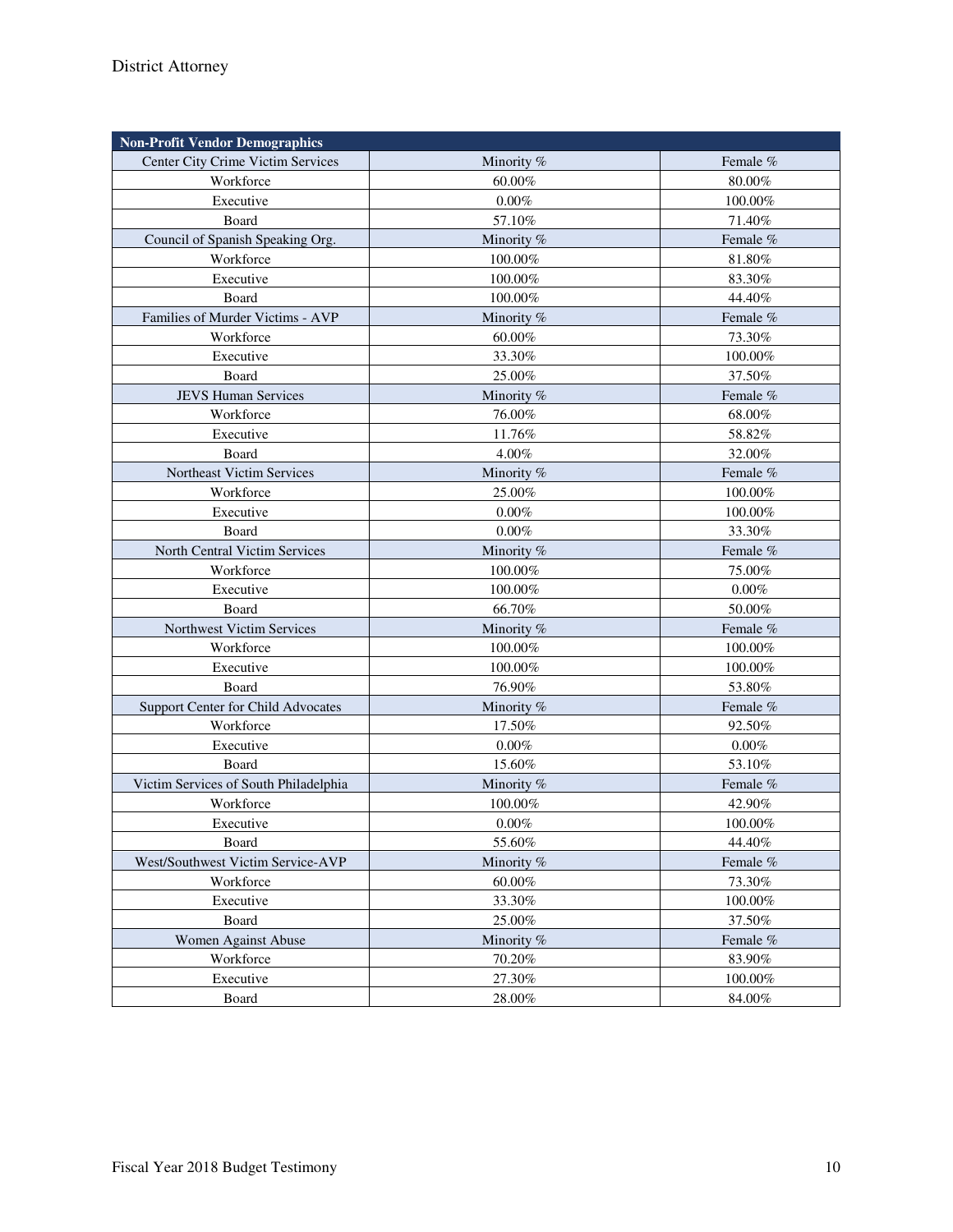# **EMPLOYEE DATA**

| <b>Staff Demographics (as of December 2017)</b> |                        |           |                        |                |                  |  |  |  |
|-------------------------------------------------|------------------------|-----------|------------------------|----------------|------------------|--|--|--|
|                                                 | <b>Full-Time Staff</b> |           | <b>Executive Staff</b> |                |                  |  |  |  |
|                                                 | Male                   | Female    |                        | Male           | Female           |  |  |  |
|                                                 | African-               | African-  |                        | African-       | African-         |  |  |  |
|                                                 | American               | American  |                        | American       | American         |  |  |  |
| Total                                           | 45                     | 78        | Total                  | $\overline{0}$ | $\overline{c}$   |  |  |  |
| % of Total                                      | 8%                     | 14%       | % of Total             | $0\%$          | 18%              |  |  |  |
| Average Salary                                  | \$60,114               | \$51,435  | Average Salary         | N/A            | \$163,934        |  |  |  |
| <b>Median Salary</b>                            | \$51,956               | \$42,557  | <b>Median Salary</b>   | N/A            | \$163,934        |  |  |  |
|                                                 | White                  | White     |                        | White          | White            |  |  |  |
| Total                                           | 189                    | 202       | Total                  | 5              | 3                |  |  |  |
| % of Total                                      | 33%                    | 36%       | % of Total             | 45%            | 27%              |  |  |  |
| Average Salary                                  | \$71,847               | \$63,119  | Average Salary         | \$149,148      | \$152,210        |  |  |  |
| <b>Median Salary</b>                            | \$62,589               | \$53,779  | Median Salary          | \$142,356      | \$170,000        |  |  |  |
|                                                 | Hispanic               | Hispanic  |                        | Hispanic       | Hispanic         |  |  |  |
| Total                                           | 7                      | 18        | Total                  | 1              | $\theta$         |  |  |  |
| % of Total                                      | 1%                     | 3%        | % of Total             | 9%             | $0\%$            |  |  |  |
| Average Salary                                  | \$93,655               | \$61,918  | Average Salary         | \$163,500      | N/A              |  |  |  |
| <b>Median Salary</b>                            | \$77,870               | \$59,394  | Median Salary          | \$163,500      | N/A              |  |  |  |
|                                                 | Asian<br>Asian         |           | Asian<br>Asian         |                |                  |  |  |  |
| Total                                           | 5                      | 17        | Total                  | $\Omega$       | $\mathbf{0}$     |  |  |  |
| % of Total                                      | $1\%$                  | 3%        | % of Total             | $0\%$          | $0\%$            |  |  |  |
| Average Salary                                  | \$45,581               | \$66,198  | Average Salary         | N/A            | N/A              |  |  |  |
| Median Salary                                   | \$40,020               | \$60,725  | Median Salary          | N/A            | N/A              |  |  |  |
|                                                 | Other                  | Other     | Other<br>Other         |                |                  |  |  |  |
| Total                                           | $\overline{2}$         | 5         | Total                  | $\theta$       | $\theta$         |  |  |  |
| % of Total                                      | $0\%$                  | $1\%$     | % of Total             | $0\%$          | $0\%$            |  |  |  |
| Average Salary                                  | \$43,689               | \$45,343  | Average Salary         | $\rm N/A$      | $\rm N/A$        |  |  |  |
| Median Salary                                   | \$43,689               | \$51,956  | Median Salary          | N/A            | N/A              |  |  |  |
|                                                 | Bilingual              | Bilingual | <b>Bilingual</b>       |                | Bilingual        |  |  |  |
| Total                                           | 14                     | 33        | Total                  | 1              | $\boldsymbol{0}$ |  |  |  |
| % of Total                                      | 2%                     | 6%        | % of Total             | 9%             | $0\%$            |  |  |  |
| Average Salary                                  | \$65,015               | \$55,679  | Average Salary         | \$163,500      | \$0              |  |  |  |
| <b>Median Salary</b>                            | \$51,956               | \$51,956  | Median Salary          | \$163,500      | \$0              |  |  |  |
|                                                 | Male                   | Female    |                        | Male           | Female           |  |  |  |
| Total                                           | 248                    | 320       | Total                  | 6              | 5                |  |  |  |
| % of Total                                      | 44%                    | 56%       | % of Total             | 55%            | 45%              |  |  |  |
| Average Salary                                  | \$69,577               | \$60,089  | Average Salary         | \$151,540      | \$156,900        |  |  |  |
| <b>Median Salary</b>                            | \$61,089               | \$52,251  | <b>Median Salary</b>   | \$152,928      | \$170,000        |  |  |  |